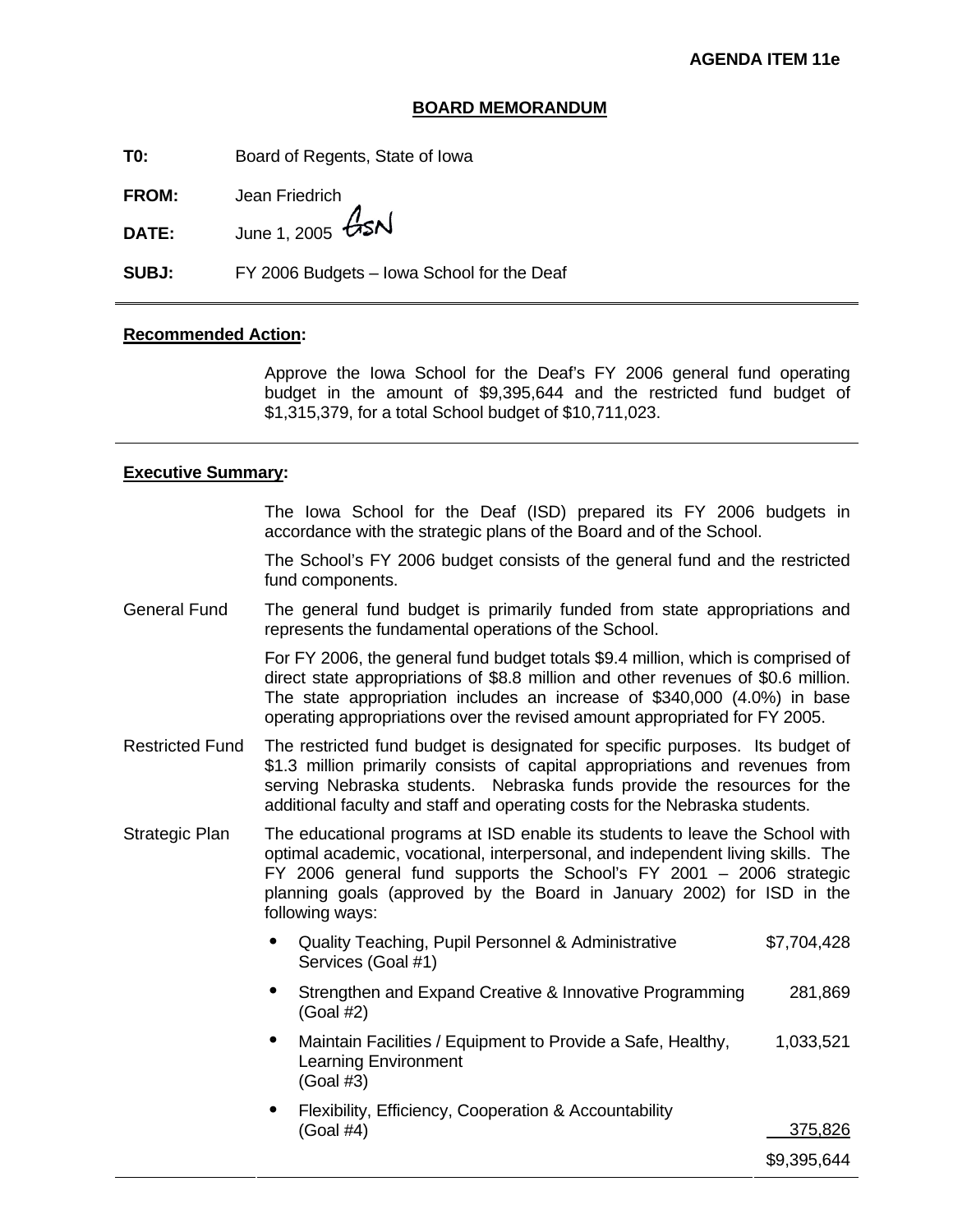## **Background:**

| Purpose                        | The lowa School for the Deaf provides comprehensive educational programs<br>and services to deaf and hard of hearing children and youth in lowa from early<br>childhood through high school graduation.                                                    |
|--------------------------------|------------------------------------------------------------------------------------------------------------------------------------------------------------------------------------------------------------------------------------------------------------|
|                                | Programs are offered throughout the year on campus as well as off campus in<br>a variety of public school settings. Through a contract with the state of<br>Nebraska, ISD also serves the needs of the deaf and hard of hearing students<br>from Nebraska. |
| <b>Board Budget</b><br>Process | In May, the Board considered key budgetary issues to provide guidance in the<br>development of the institutional budgets. This month, the Board receives the<br>general and restricted fund budgets for approval.                                          |

# **Analysis:**

# **General Fund**

Program **Descriptions** The FY 2006 \$9.4 million general fund budget is focused around the following programs:

- On-Campus Programs Academic and vocational programming for students, early childhood through high school graduation, designed to meet each child's individual education requirements as specified in their Individual Education Plans (IEP). During FY 2006, these programs are expected to serve 105 students, including 13 Nebraska students. (All goals.)
- Off-Campus Programs Educational programming in a variety of public school settings for those students whose IEP specifies opportunities for as much interaction with non-disabled peers as is possible and appropriate. These programs are expected to serve approximately 90 students during FY 2006. (Goal 4.)
- Reverse Mainstream Program Programming that permits non-disabled peers to receive classroom instruction with deaf and hard-of-hearing students on the ISD campus, including pre-school classes for toddlers of deaf or hard-of-hearing parents or siblings, as well as academic and vocational classes at the middle school and high school level. This program is expected to serve over 15 students and families during FY 2006. (Goal 2.)
- Parent / Infant Program Educational programming that offers year-round services to deaf and hard-of-hearing infants and toddlers and their families. Home visits are a unique component of this program because parents have an opportunity to see home-based instruction occurring with their child and staff have an opportunity to review parent / infant educational interaction. This program is expected to serve an estimated 15 families during FY 2006. (Goal 2.)
- Extended School Year Educational programming for deaf and hard of hearing students from Iowa and Nebraska with a cross-departmental multihandicapped program component during the month of July, serving 50 students within the elementary, middle school, and high school levels. (Goal 2.)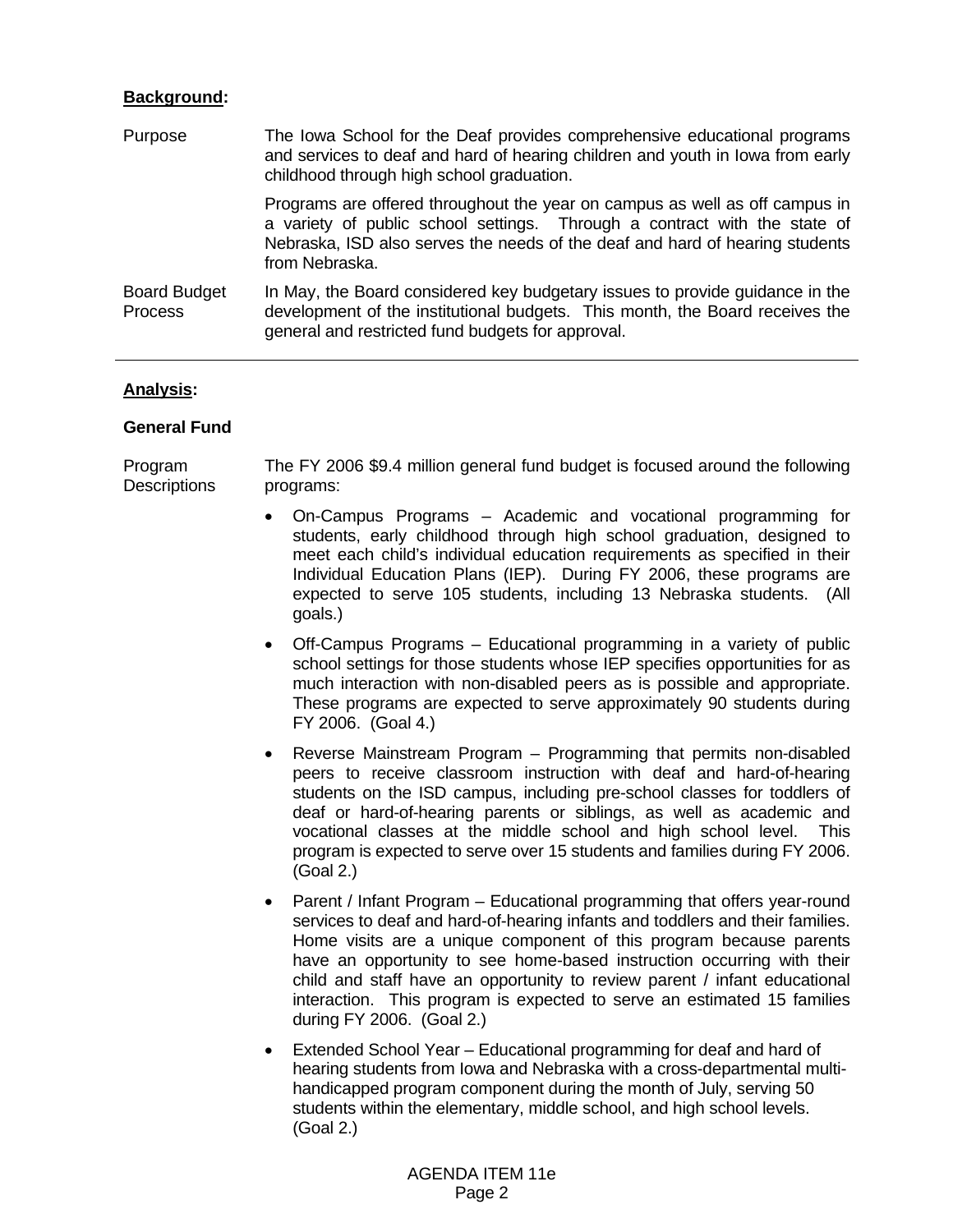|                                  | General Fund<br><b>Budget Comparison</b> |                          |                  |
|----------------------------------|------------------------------------------|--------------------------|------------------|
|                                  | FY 2005<br><b>Budget</b>                 | FY 2006<br><b>Budget</b> | Change           |
| <b>REVENUES</b>                  |                                          |                          |                  |
| <b>General Appropriations</b>    | \$8,470,471                              | \$8,812,693              | $$342,222^{(1)}$ |
| Other (DOE Funds) <sup>(2)</sup> | 169,342                                  | 169,342                  |                  |
| <b>Sales and Services</b>        | 322,693                                  | 322,693                  | 0                |
| <b>Federal Support</b>           | 54,000                                   | 54,000                   | 0                |
| Interest                         | 25,000                                   | 25,000                   | 0                |
| <b>Principal Demutualization</b> | 11,916                                   | 11,916                   |                  |
| Total                            | \$9,053,422                              | \$9,395,644              | \$342,222        |
| <b>EXPENDITURES</b>              |                                          |                          |                  |
| Salaries                         | \$7,189,662                              | \$7,541,469              | \$351,807        |
| Prof. / Scientific Supplies      | 1,021,291                                | 1,051,291                | 30,000           |
| <b>Utilities</b>                 | 357,997                                  | 357,997                  | $\Omega$         |
| <b>Building Repairs</b>          | 338,000                                  | 298,415                  | $-39,585$        |
| Equipment                        | 81,246                                   | 81,246                   |                  |
| <b>Auditor of State</b>          | 57,000                                   | 57,000                   | 0                |
| <b>Library Acquisitions</b>      | 8,226                                    | 8,226                    |                  |
| Total                            | \$9,053,422                              | \$9,395,644              | \$342,222        |

(1) Represents \$2,222 appropriation distribution from Department of Administrative Services in FY 2005 After the budget was approved and \$340,000 state appropriation increase for FY 2006.<br>
(2) State funding through the Iowa Department of Education for Educational Excellence.

Revenue **Sources** 

**Operating** Budget

For FY 2006, the ISD general fund budget totals \$9.4 million and includes:

- Direct state operating appropriations of \$8.8 million, a net increase of \$0.3 million over revised FY 2005 levels.
- The FY 2006 appropriation increase represents an increase of 4.0%, comparable to the allowable growth for other K-12 schools.
- An allocation of state funds of \$169,342, received indirectly through the Iowa Department of Education for Phases I, II, and III of the state's Educational Excellence program;
- Sales and services of \$322,693, which include items such as leases, Lied multipurpose complex rent, billings for interpreters, farm income, staff meal tickets;
- Federal support of \$54,000, equivalent to last year; and
- Interest of \$25,000, equivalent to last year.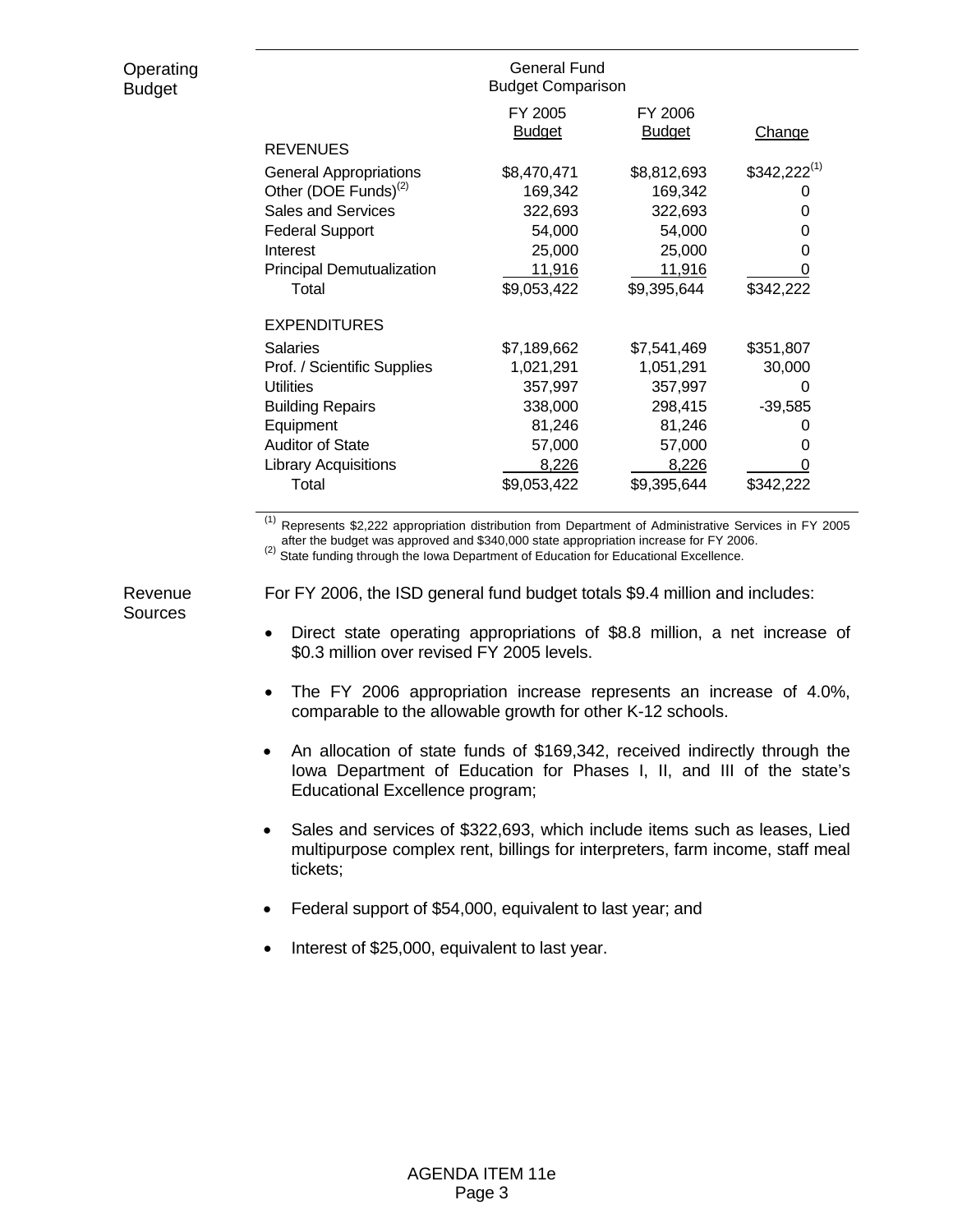| Revenue Uses | ISD proposes to utilize revenue increases for salaries and benefits (\$340,000). |  |  |
|--------------|----------------------------------------------------------------------------------|--|--|
|--------------|----------------------------------------------------------------------------------|--|--|

Salaries and **Benefits** To fully fund salaries and benefits of \$7,541,469 for FY 2006, ISD proposes to:

- Use the increase in appropriations (\$340,000); and
- Reallocate from building repair and maintenance to cover increased premium costs for workers compensation (\$9,585).
- Overall salary expenditures are budgeted to increase 4.9%.

Faculty:

- The matrix base salary will increase by 3.3% with no change to the step or track percentages;
- Eligible faculty will be provided one step on the salary schedule and progression within the faculty matrix for increased levels of education;
- Merit pay will be provided for qualified sign language proficiency; and
- Stipends will be provided for:
	- Counsel on Education of the Deaf (CED) Professional;
	- CED Provisional and
	- Extra-curricular activities.

Professional and Scientific:

- The salary schedule will be increased by approximately 3.0% at the minimum and 3.0% at the maximum. Average salary increases will be 4.5%;
- Salaries will include vacation and holiday pay for all positions, including part-time employees; and
- Merit pay will be provided for qualified sign language proficiency.

General Service:

- Employees will be provided step increases valued at 4.5% on their eligibility dates;
- Employees at the top of their pay grade will receive an additional 2.5% on April 1, 2006; and
- Supervisory employees will be treated in a similar fashion.

| Programmatic<br><b>Reallocations</b> |       | FY 2006 General Fund Budget<br><b>Summary of Reallocations</b> |           |  |
|--------------------------------------|-------|----------------------------------------------------------------|-----------|--|
|                                      | From: |                                                                |           |  |
|                                      |       | <b>Regular Deaf Education</b>                                  | \$176,031 |  |
|                                      | To:   |                                                                |           |  |
|                                      |       | Strategic Initiative:                                          |           |  |
|                                      |       | <b>Special Needs Services/Instruction</b>                      | \$176,031 |  |
|                                      |       |                                                                |           |  |

 Reallocations assist the School in achieving its primary mission and strategic planning objectives. The FY 2006 budget reflects internal programmatic reallocations totaling \$176,031.

The reallocations represent about 2.0% of the FY 2005 general fund budget and are above the Board's program of reallocations.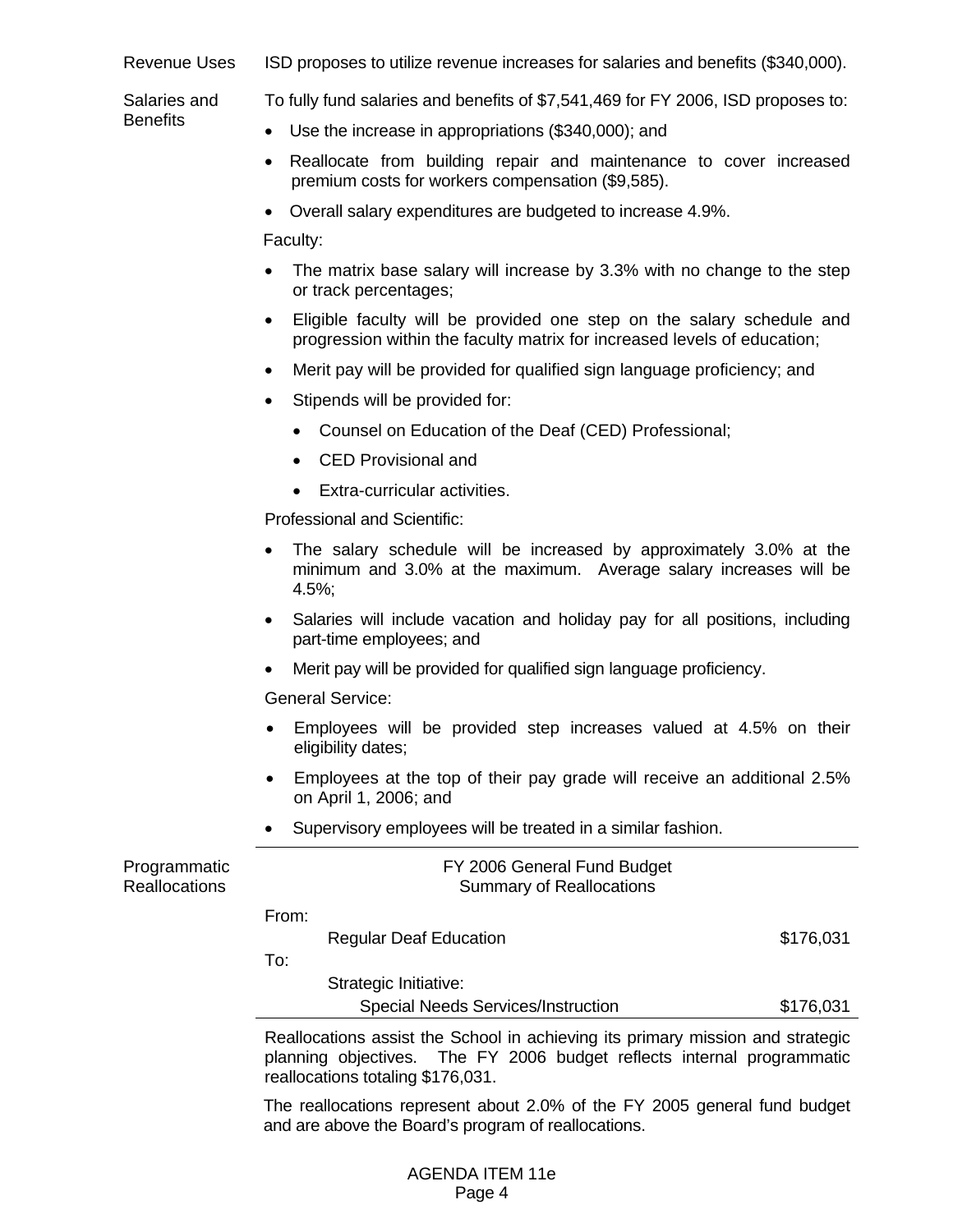Reallocations include shifting resources from Regular Deaf Education to Special Needs Services/Instruction. The new, self-contained program, designed for multi-handicapped deaf and hard of hearing children, is part of the ongoing redefinition of the reading and language development programs in both elementary and secondary schools at ISD. ISD will recruit an instructor with special education endorsements, beyond the specific deaf education requirements. The reallocation provides resources that enable the instructional outcomes stated in the IEPs to occur.

# **Restricted Funds**

Revenue **Sources** 

Revenues generated from Nebraska students are considered restricted funds and are segregated from ISD's general fund appropriation.

|                                     | <b>Restricted Funds</b><br><b>Budget Comparison</b> |                          |               |
|-------------------------------------|-----------------------------------------------------|--------------------------|---------------|
|                                     | FY 2005<br><b>Budget</b>                            | FY 2006<br><b>Budget</b> | <b>Change</b> |
| <b>REVENUES</b>                     |                                                     |                          |               |
| Nebraska Resources                  | \$627,590                                           | \$815,867                | \$188,277     |
| <b>State Capital Appropriations</b> | 385,000                                             | 327,000                  | $-58,000$     |
| <b>Federal Support</b>              | 127,752                                             | 137,512                  | 9,760         |
| Interest                            | 30,000                                              | 30,000                   | 0             |
| Other Income                        | 5,000                                               | 5,000                    | 0             |
| Total<br><b>EXPENDITURES</b>        | \$1,175,342                                         | \$1,315,379              | \$140,037     |
| <b>Salaries</b>                     | \$519,384                                           | \$515,608                | $-3,776$      |
| Prof. / Scientific Supplies         | 133,507                                             | 262,570                  | 129,063       |
| <b>Utilities</b>                    | 40,000                                              | 50,000                   | 10,000        |
| <b>Building Repairs</b>             | 460,000                                             | 460,000                  | 0             |
| Equipment                           | 20,601                                              | 23,601                   | 3,000         |
| <b>Auditor of State</b>             | 250                                                 | 1,000                    | 750           |
| <b>Library Acquisitions</b>         | 1,600                                               | 2,600                    | 1,000         |
| Total                               | \$1,175,342                                         | \$1,315,379              | \$140,037     |

The budget reflects a net increase of \$140,037 from the FY 2005 budget due to:

- An increase in Nebraska tuition funding of \$188,277;
- An increase in federal support of \$9,760; and
- A decrease in capital funding of \$58,000.